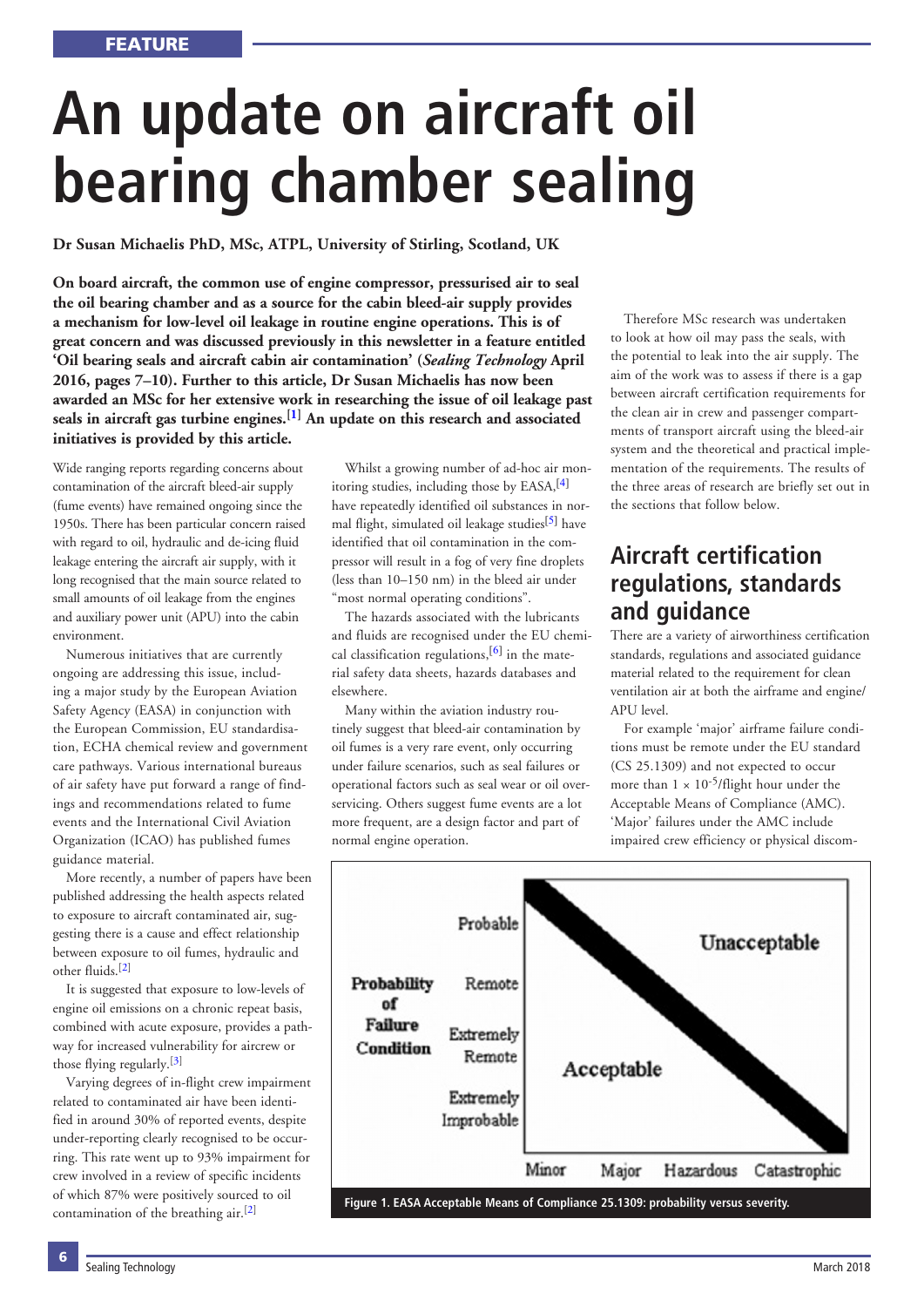fort for the pilots and physical distress to others, as shown in **[Figure](#page-0-0) 1**. Such failures are not expected to occur in each aeroplane, but may occur several times during the total life of a number of aircraft of type.

CS 25.831 requires that the crew compartments have enough fresh air for the crew to perform their duties without undue discomfort or fatigue, and that air is free of harmful or hazardous concentrations of gasses or vapours.

At the engine/APU level, 'hazardous' engine/ APU effects must be extremely remote, at less than 10-7/engine/APU flight hour (/efh), and includes toxic products in the engine or APU bleed-air intended for the cabin sufficient to incapacitate crew or passengers. 'Major' engine/ APU effects must not be greater than remote (less than  $10^{-5}/$ efh).

The AMC lists toxic products in the bleed air sufficient to degrade crew performance as a 'major effect'. Toxic products include degradation of oil leaking into the compressor airflow under the AMC. In addition, it is noted that absolute proof is not always possible, with reliance placed on good engineering judgment, previous experience and sound design and test philosophies. The US regulations are similar. The full list of standards can be found in the original research.[\[1](#page-2-0)]

# **Oil sealing – documented knowledge**

Turbine engines use air and oil seals to control and minimise secondary/bleed air that is tapped off the core airflow and used for various functions.

Pressurised air from the compressor is used to keep the bearing compartment at a lower pressure than the surroundings – preventing an outward leak through the bearing seals.

Aero bearing oil seals, used to prevent oil leakage outside the bearing chamber, operate at a high speed and, therefore, require a well lubricated seal, or one operating with a clearance. All dynamic seals are designed to leak. With the quantity of leakage depending on many factors, including the style of the seal, balance ratio or tooth pattern, lubricating regime, operating conditions (speed, temperature and pressure), compartment condition, wear life and distortion.[\[7](#page-2-0)]

Labyrinth clearance seals and mechanical carbon face seals, are the main aero engine seals that are used – both relying on compressor sealing airflow across the seal and are responsive to varying engine operating conditions.

Regardless of the pressure gradient, fluid can flow in either direction, depending on the

design, pressure and velocity. Labyrinth seals operate with a typical clearance of 200–400 nm and do not in isolation provide a complete barrier to leakage. Mechanical face seals operate with a micro-seal face separation (typically 0.25-1 µm), therefore, providing very low leakage under normal operation. It is accepted that such seals will leak a very small amount of oil vapour during normal service.

It is commonly assumed in the aero industry that higher pressure in the gas path than in the bearing chamber (positive pressure gradient) will prevent oil leakage and that seals will leak only when a failure occurs. However, oil can flow with and against the positive pressure gradients, and positive pressure gradients are difficult to attain at near ambient pressures used to seal bearing chambers, allowing a much greater opportunity for reverse pressure in transient engine modes.

The awareness of the pros and cons of the seal types used in aero engines vary widely in the literature, however, this is limited to the specialist sealing community. The broader aviation industry does not seem to be aware that low-level oil emissions outside the bearing compartment will occur in normal flight, with the potential to enter the bleed-air ventilation supply if the leak occurs before the air off-take.

# **Research**

Ten experienced aerospace engine design, lubricant and maintenance experts, along with two seal experts, were asked eight research questions related to their professional understanding of how oil may pass over the seals, and the various implications. The main findings are summarised in the points below.

- Oil leakage past seals will occur as a function of the design, under normal operation, as seals are not an absolute design. Leakage occurs with changing pressure differentials, and thermal, axial and radial (mechanical) changes in engine structures, changing engine speed and power, and because the designs do not take account of all engine conditions. Operational factors such as seal wear, installation and maintenance can also affect leakage.
- Various phases of flight effect leakage, such as changes in engine performance.
- Both carbon and face seals leak for varying reasons, with some leakage inevitable as a function of the design.
- No specific limits for oil contamination have been published, with some suggesting action is required only if leakage is above the permissible consumption rate and oth-

ers suggesting low-level leakage is contrary to the design requirements. Regulatory enforcement is regarded as low, with available standards ignored.

Both EASA and the Federal Aviation Regulatory Administration (FAA) were asked for their views on the process of engine and aircraft certification related to the ventilation requirements. The main findings are listed below.

- There is no specific process for engine/ APU certification that the manufacturers must follow to demonstrate compliance.
- There is a focus on hazardous engine/APU effects, including toxic products (such as oil leaking into the bleed air) not causing crew or passenger incapacitation at a rate greater than 10-7/efh, however, there are no specific limits identified. The AMC is given little priority.
- Airframe standards require enough fresh air or sufficient uncontaminated air to avoid discomfort, fatigue, a minimum airflow and specified levels for CO and  $CO<sub>2</sub>$ . No further details are provided.

# **Conclusions**

Low-level leakage of oil fumes containing hazardous and harmful substances occurs in normal flight via the aircraft bleed-air supply. This results in adverse effects in flight, creating a risk to flight safety.

There is a gap between the aircraft certification requirements for the provision of clean air in crew and passenger compartments using the bleed-air system and the documented theoretical and practical implementation of the requirements. Key conclusions include:

- 1. *Regulations:* regulations and standards, and acceptable means of compliance related to cabin air quality, exist. Lowlevel oil leakage over the bearing seals into the bleed air is an expected normal condition at various phases of flight. The required bleed-air quality is not being met, as the standards and compliance material are not specific enough to ensure suitable bleed-air quality, or application. The focus is placed almost entirely on the prevention of incapacitation, whilst ignoring impairment, with the clean air requirements open to interpretation.
- 2. *Design:* although many suggest that the certification requirements for clean air supplies are being met, careful review and research shows this not to be the case. Oil leakage past the bearing seals associated with impaired or degraded performance occurs more frequently than the 'major'

7